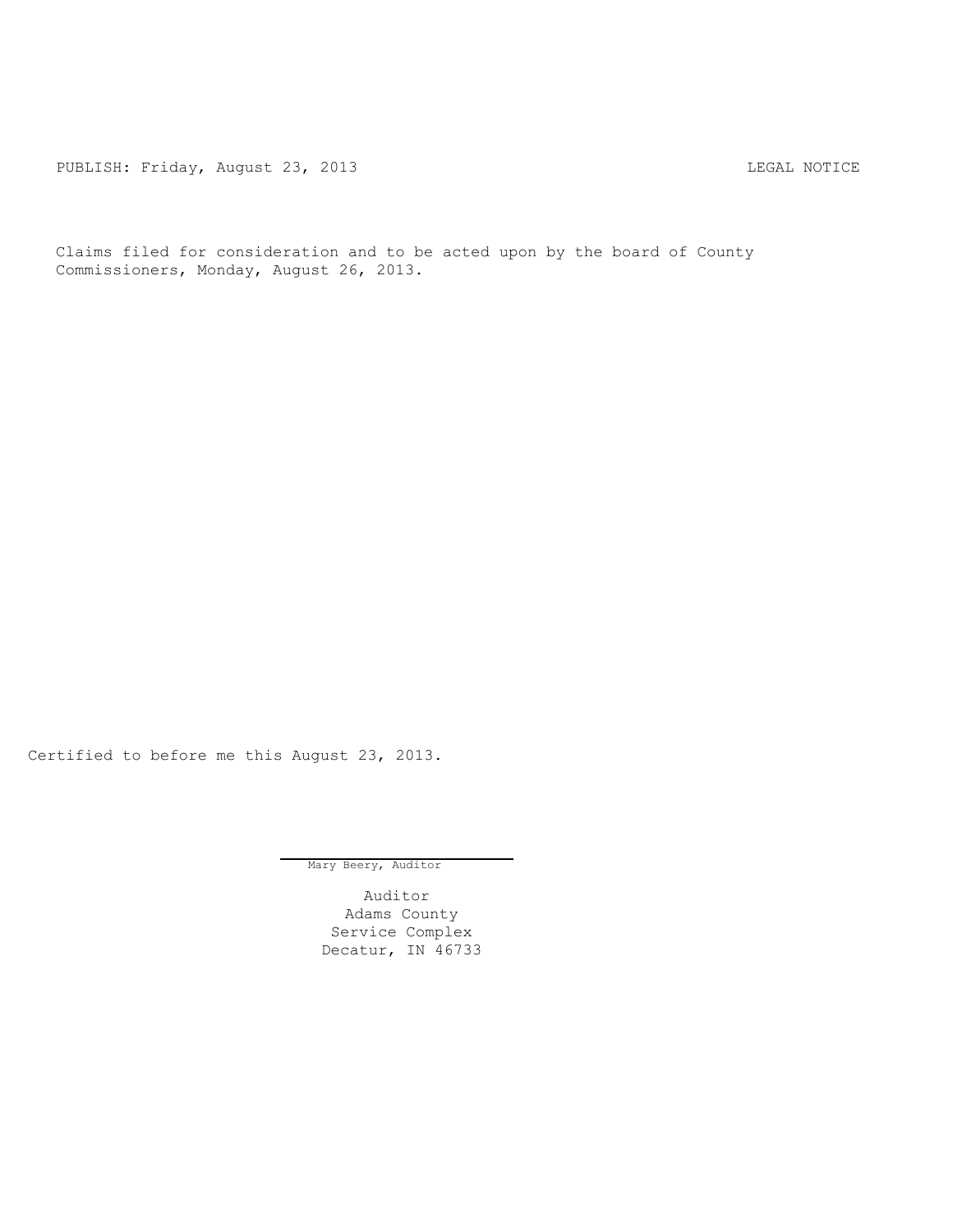

## **Claims Docket for Newspaper Adams County, Indiana**

## For Period: **7/30/2013** to **8/12/2013**

*313 W. Jefferson St. Decatur, IN 46733 (219) 724-2600*

## Date Claims to be Paid: **8/26/2013**

| <b>Vendor</b>                                   | <b>Amount</b>  | <b>Vendor</b>                                       | <b>Amount</b>    |
|-------------------------------------------------|----------------|-----------------------------------------------------|------------------|
| Adams Memorial Hospital                         | 706.95         | <b>Adams County Treasurer</b>                       | 423.21           |
| Indiana Michigan Power                          | 15,145.90      | Arnold Lumber Co., Inc.                             | 41.40            |
| Berne Ready Mix                                 | 419.71         | Berne Tri-Weekly News                               | 200.22           |
| Hoosier Blue Flame                              | 170.50         | Brateman's, Inc.                                    | 295.95           |
| <b>Charles Bowers</b>                           | 2,333.33       | Chet's Pest Control                                 | 30.00            |
| Cintas Location #338                            | 45.00          | City Of Decatur                                     | 1,777.72         |
| Decatur True Value                              | 91.27          | Darrell Sigworth                                    | 25.52            |
| Debco Metal Culverts                            | 6,029.00       | Decatur Daily Democrat                              | 282.46           |
| <b>Decatur Dental Services</b>                  | 736.45         | <b>Decatur Postmaster</b>                           | 224.00           |
| Decatur Tire Center                             | 18.50          | MAXIMUS Consulting Services, Inc.                   | 1,950.00         |
| Douglas L. Bauman                               | 45.00          | Erie Haven                                          | 1,278.60         |
| Fleming Excavating, Inc.                        | 48,554.79      | Gordon Food Service                                 | 2,502.29         |
| Grimm's Auto                                    | 141.70         | Hilty Engine Service                                | 492.83           |
| I C O Training Fund                             | 4.00           | Indiana Sheriffs' Association                       | 910.00           |
| K-Mart                                          | 104.68         | Landis & Sons Drainage                              | 3,075.00         |
| Lehman Feed Mill                                | 462.00         | Louise Busse                                        | 47.52            |
| Mark S. Gresla, MD                              | 60.00          | Monroe Water Department                             | 104.34           |
| National Oil And Gas                            | 758.78         | Nipsco                                              | 138.74           |
| Office Concepts, Inc.                           | 46.63          | Park Center, Inc.                                   | 239.23           |
| Piqua Repair Inc.                               | 175.45         | Portland Motor Parts, Inc.                          | 535.91           |
| Quill Corporation                               | 241.64         | Thompson, Roger                                     | 60.00            |
| Selking International                           | 587.31         | Sherwin-Williams                                    | 15.81            |
| <b>Shifferly Dodge</b>                          | 285.30         | Sport Form                                          | 44.00            |
| Stone-Street Quarries, Inc.                     | 317.53         | Print Shop                                          | 1,113.94         |
| Three Rivers Barricade An                       | 5,908.28       | Top Supply Company                                  | 36.79            |
| Tractor Supply Credit Plan                      | 27.72          | Underground Pipe & Valve,                           | 1,039.45         |
| Wal-Mart / GEMB                                 | 411.99         | Welder Services, Inc.                               | 45.72            |
| Wemhoff Land Surveying, I                       | 250.00         | West Payment Center                                 | 649.50           |
| Zwick And Jahn Funeral Home                     | 500.00         | D & D Auto Repair                                   | 388.89           |
| Burry, Herman, Miller & Brown, P.C.             | 4,978.40       | Adams County Automotive Supply, Inc.                | 72.59            |
| Croy Machine & Fabrication, Inc.                | 59.50          | Jay County REMC                                     | 157.70           |
| Purdue University                               | 698.28         | Waste Management                                    | 310.99           |
| Pioneer                                         | 1,300.00       | Don Myers Plumbing                                  | 542.38           |
| Boys & Girls Club                               | 3,000.00       | Rex Marbach                                         | 150.00           |
| Zurcher's Best-One Tire & Auto Care, Inc        | 2,550.17       | Angie Hall                                          | 10.12            |
| Tom Magnan/Special Needs                        | 40.00          | Kristina Nichols                                    | 11.88            |
| Benicomp, Inc                                   | 67,376.18      | Emil W. Meyer                                       | 60.00            |
| Harvest Land Co-op                              | 22,443.12      | Koorsen Fire and Security, Inc.                     | 681.23           |
| Adams County Truck Repair, Inc.                 | 264.11         | Advanced Imaging Solutions, Inc.                    | 37.65            |
| Thomas R Krueckeberg                            | 218.11         | Adams County Sheriff's Department                   | 210.00           |
| <b>ERS Wireless Communications</b>              | 2,013.30       | VoMac Trucks Sales & Service                        | 461.13           |
| Troyer's Market LLC                             | 1,886.42       | McKesson Medical - Surgical                         | 104.41           |
| International Code Council, Inc.                | 82.75          | <b>Uricks Trucking</b>                              | 858.00           |
| Taya Yoder                                      | 62.50          | Alpine Falls, Inc.                                  | 15.48            |
| Deborah A. Schantz                              | 1,194.67       | Extinguisher Co. No. 1                              | 137.51           |
|                                                 |                |                                                     |                  |
|                                                 |                |                                                     |                  |
| Verizon Wireless<br>Habegger's Ace Lumber #4488 | 35.19<br>78.96 | <b>Stationair's Express</b><br>Cintas Location #G64 | 637.85<br>613.64 |